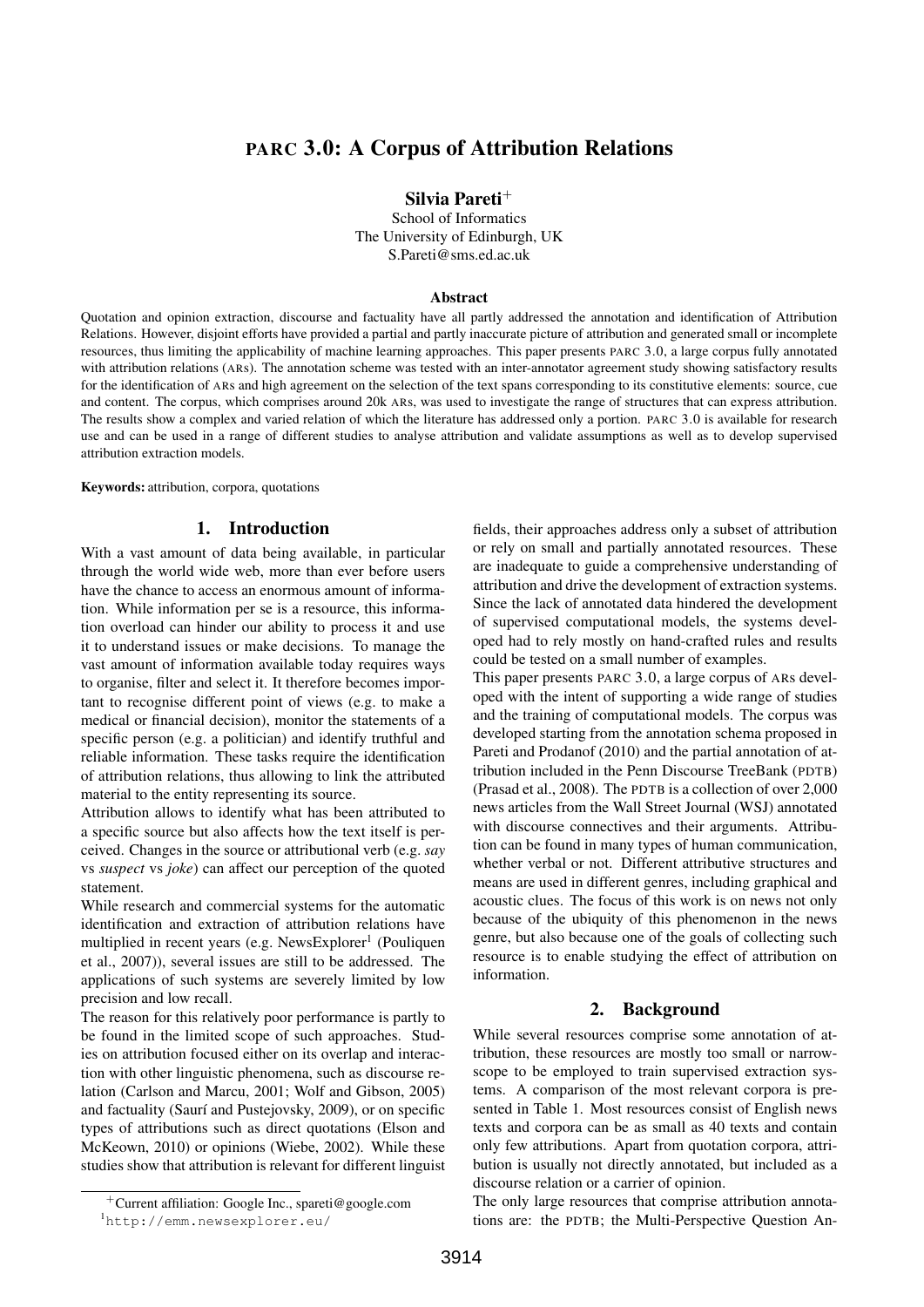| Corpus                                         | Annotations | Texts    | Genre      | Language | Type           |
|------------------------------------------------|-------------|----------|------------|----------|----------------|
| PDTB (Prasad et al., 2008)                     | 10k         | 2.159    | news       | EN       | discourse, ARS |
| RST (Carlson and Marcu, 2001)                  | small       | 385      | news       | EN       | discourse      |
| GraphBank (Wolf and Gibson, 2005)              | small       | 135      | news       | EN       | discourse      |
| MPOA (Wiebe, 2002)                             |             | 692      | news       | EN       | opinions       |
| NTCIR (Seki et al., 2008; Seki et al., 2010)   | $4.5k-9.5k$ | 150-800  | news       | EN/JA/ZH | opinions       |
| TimeBank (Pustejovsky et al., 2003)            | small       | 183      | news       | EN       | events         |
| COSA (Elson and McKeown, 2010)                 | 3.5k        | 11 books | narrative  | EN       | quotes         |
| ItAC (Pareti, 2009; Pareti and Prodanof, 2010) | 461         | 50       | news       | IТ       | ARS            |
| DENews (Li et al., 2012)                       | 315         | 108      | news       | DE       | opinions       |
| CorpusTCC (Pardo and Nunes, 2003)              | 185         | 100      | scientific | PT       | discourse      |
| RHETALHO (Pardo et al., 2004)                  | small       | 40       | various    | PT       | discourse      |
| Annodis (Afantenos et al., 2012)               | 75          | 156      | various    | FR.      | discourse      |
| GloboQuotes (Fernandes et al., 2011)           | 1007        | 685      | news       | PT       | quotes         |
|                                                |             |          |            |          |                |

Table 1: Overview of relevant resources annotated with some types of ARs or other relations overlapping with attribution.

swering (MPQA) opinion corpus (Wiebe, 2002), which annotates *private states*, such as beliefs and opinions, and the quotations introducing them; the corpora created for the Multilingual Opinion Analysis Task (MOAT) 7 and 8 (NTCIR) (Seki et al., 2008; Seki et al., 2010) which comprise opinion attributions to an explicit source; the Columbia Quoted Speech Attribution Corpus (CQSA) of narrative texts (Elson and McKeown, 2010). None of them is fully annotated with ARs. In the MPQA and NTCIR corpora, attribution is partly annotated, together with opinions and sentiments. While the annotation of cue and sources is included, the text span corresponding to the content is not annotated. The CQSA instead annotates direct quotations only and does not comprise the annotation of the AR cue. In the PDTB, discourse connectives and arguments are potential AR contents for which an *attribution span* including source and cue mention is usually annotated. Attributions are missing or incomplete when not fully matching explicit discourse relations. We can consider the AR that corresponds to the second paragraph of Ex.  $(1)^2$ :

(1) The reports, attributed to the Colombian minister of economic development, said Brazil would give up 500,000 bags of its quota and Colombia 200,000 bags, the analyst said.

(HOWEVER) *These reports were later denied by a high Brazilian official, who said Brazil wasn't involved in any coffee discussions on quotas*, the analyst said.

(BUT) The Colombian minister was said to have referred to a letter that he said President Bush sent to Colombian President Virgilio Barco, and in which President Bush said it was possible to overcome obstacles to a new agreement.  $(wsi_0.0437)$ 

The content span of this AR, is partially included in all three discourse relations below: the two implicit ones, having *however* and *but* as connectives, and the one with discourse connective *later*. In order to reconstruct the full AR from the annotation, it is necessary to take all three discourse relations into account and merge together the text spans attributed to 'the analyst said'.

1. The reports said Brazil would give up 500,000 bags of its quota and Colombia 200,000 bags (Arg1)

HOWEVER (Implicit connective)

*These reports were later denied by a high Brazilian official* (Arg2)

2. The reports said Brazil would give up 500,000 bags of its quota and Colombia 200,000 bags (Arg1)

LATER (Connective)

*These reports were denied by a high Brazilian official* (Arg2)

3. *who said Brazil wasn't involved in any coffee discussions on quotas* (Arg1)

BUT (Implicit connective)

The Colombian minister was said to have referred to a letter that he said President Bush sent to Colombian President Virgilio Barco, and in which President Bush said it was possible to overcome obstacles to a new agreement (Arg2)

The example shows that there is no exact correspondence between ARs and discourse arguments and therefore some ARs are incompletely annotated or not annotated at all. This situation occurs when part of the AR content does not correspond to a discourse argument or when the whole AR is included in a discourse argument as in Arg1 of *But* (relation 3 above). The AR embedded in Arg1 ('who said *Brazil wasn't involved in any coffee discussions on quotas*') is just not annotated.

Since no available resource was fully satisfactory for the purpose of studying ARs, the goal of this project was to create a large and complete resource able to support a wide range of studies and the development of automatic extraction systems. The PDTB was chosen as the starting point to develop such attribution corpus, since it comprises a large number of ARs and the annotation is more compatible with the proposed approach to attribution.

# 3. PARC 3.0

# 3.1. Annotation Schema

The proposed annotation scheme was first presented in Pareti and Prodanof (2010) and used to create the ItAC corpus. It is grounded on the annotation in the PDTB as it considers a similar range of ARs, i.e. assertions, opinions, facts

<sup>&</sup>lt;sup>2</sup>The content span is marked in italics, while the attribution span is marked in bold.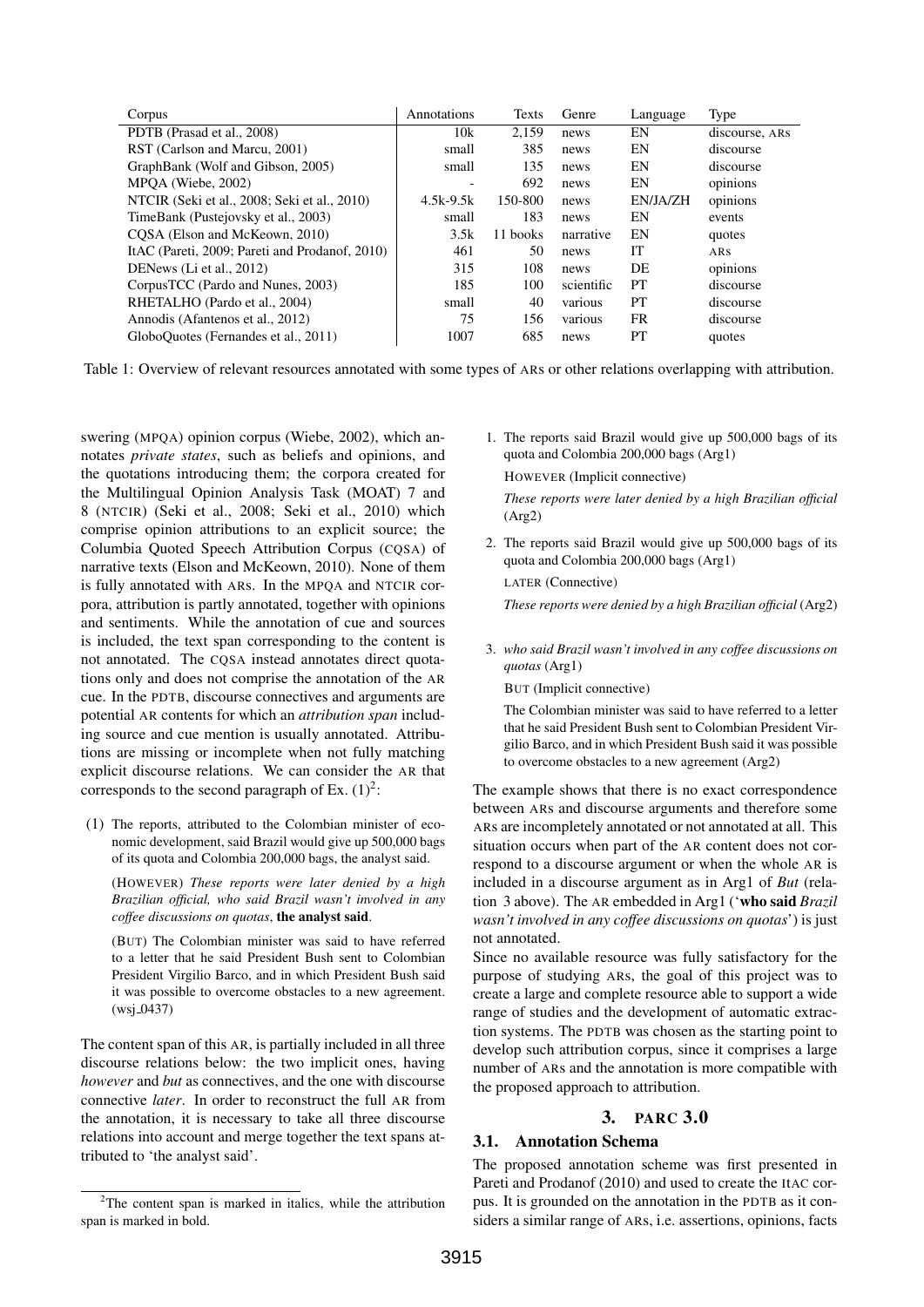and eventualities, and also identifies the relation as lexically anchored, i.e. the element that establishes the relation is a textual element. The annotation of attribution in the PDTB identifies two elements, similar to the treatment proposed by Bergler (1992) which marks a *matrix clause* and a subordinate or complement clause. While this approach constrains the matrix clause to contain a reporting verb and a source expressed as subject NP, the *attribution span* in the PDTB contains a broader range of elements expressing the source and the relation anchor. The more comprehensive approach adopted makes this corpus a more suitable starting point to study attribution and the wide range of structures that can express it (see the analysis in Sec. 4.).

The scheme I developed for attribution separately tags the three constitutive components of an AR, similar to the annotation of opinions in the MPQA, which marks the *text anchor*, the *source* and the *target* of an opinion. It also introduces an optional fourth element. The AR components are:

- Source span, i.e. the mention of the entity the content is attributed to.
- Cue span, i.e. the lexical anchor of the relation that expresses the source attitude towards the content.
- *Content span*, i.e. the attributed text.
- SUPPLEMENT SPAN, i.e. any additional element relevant to the interpretation of the AR, such as expressing information.

With respect to the PDTB annotation scheme, the modified scheme further classifies the *attribution span* into source and cue and introduces the supplement as a generic label for additional information that affects the AR, e.g. recipient or circumstantial information as in Ex.(2).

(2) *"Ideas are going over borders, and there's no SDI ideological weapon that can shoot them down,"* he told [A GROUP OF AMERICANS] [AT THE U.S. EM-BASSY] [ON WEDNESDAY]. (WSJ\_0093)

The original annotation scheme and subsequent modifications (Pareti, 2012) also proposed to annotate the set of features included in the PDTB (attribution type, source type, factuality, scopal polarity) and two additional ones: authorial stance and source attitude. These features are currently not included in the annotation of PARC 3.0.

Instead, two automatically derived features are included: *quote status* and *level of nesting*. The quote status identifies whether the content of an AR is a direct, indirect or mixed quotation by identifying whether the content span is partly, completely or not enclosed by quotation marks.

The *level of nesting* accounts for the depth of an attribution, i.e. whether the AR is nested into another AR. For each AR, the level of nesting can be reliably computed by counting the number of AR contents it is contained within, taking the text as the zero level. Nesting is a measure that impacts the reliability of the information conveyed. The information within the content span of an AR is at least second-hand (i.e. the author reports what someone else has expressed) and in case of nested ARs it can be third-hand or more. For all sources involved, their bias and credibility will affect whether we trust the AR they establish to be truthful and the conveyed information to be accurate. Nesting can be thought of as a distance measure, or the path the information went through to reach the text we are reading.

A nested AR inherits from the embedding one not only the source, but also its relation with the content, i.e. the attitude it holds towards it. In Ex. (3), the content of the nested AR 'she will come back' is affected by both sources (Mary and John) and their trustworthiness. Moreover, in Ex. (3a), the writer presents the attitude of the first-level source as uncertain and a belief, while in Ex. (3b) she presents it as factual and as constituting an assertion.

- (3) a. John doubts [that Mary said *she will come back*].
	- b. John announced [that Mary said *she will come back*].

# 3.2. Corpus Development

A first corpus of over 9,800 ARs, PARC 1.0, was compiled from existing PDTB annotations that were reconstructed and further annotated semi-automatically. This version was used to conduct preliminary analysis of attribution. A revised version of it, PARC 2.0, was employed in experiments on the automatic extraction of quotation ARs (O'Keefe et al., 2012; Pareti et al., 2013; Almeida et al., 2014).

Although already a large resource for attribution, not all ARs are annotated in PARC 2.0. Any analysis based on the incomplete data was therefore only tentative since the annotated ARs were not a representative and balanced subset of all ARs in the corpus: their annotation was subordinate and dependent on that of discourse relations.

In addition, incomplete data was also detrimental for the development of supervised attribution extraction components which were confronted with the challenge of learning from positive instances and unlabelled data. While it is possible to overcome this issue, having a completely annotated resource is preferable.

The initial corpus was therefore further annotated with missing and nested ARs. The resulting corpus, PARC 3.0, includes 19,712 ARs and is divided into three sections corresponding to the WSJ corpus folders:

- Train: folders 00-22
- Development: folder 24
- Test: folder 23

The annotations originate from three distinct annotation phases:

1. PDTB derived: around half of the ARs are derived from the partial annotation in the PDTB. They were reconstructed and their 'attribution span' further annotated as 'source' and 'cue'. There are some annotation errors in the original annotation, in particular some incomplete content spans. These have not been corrected.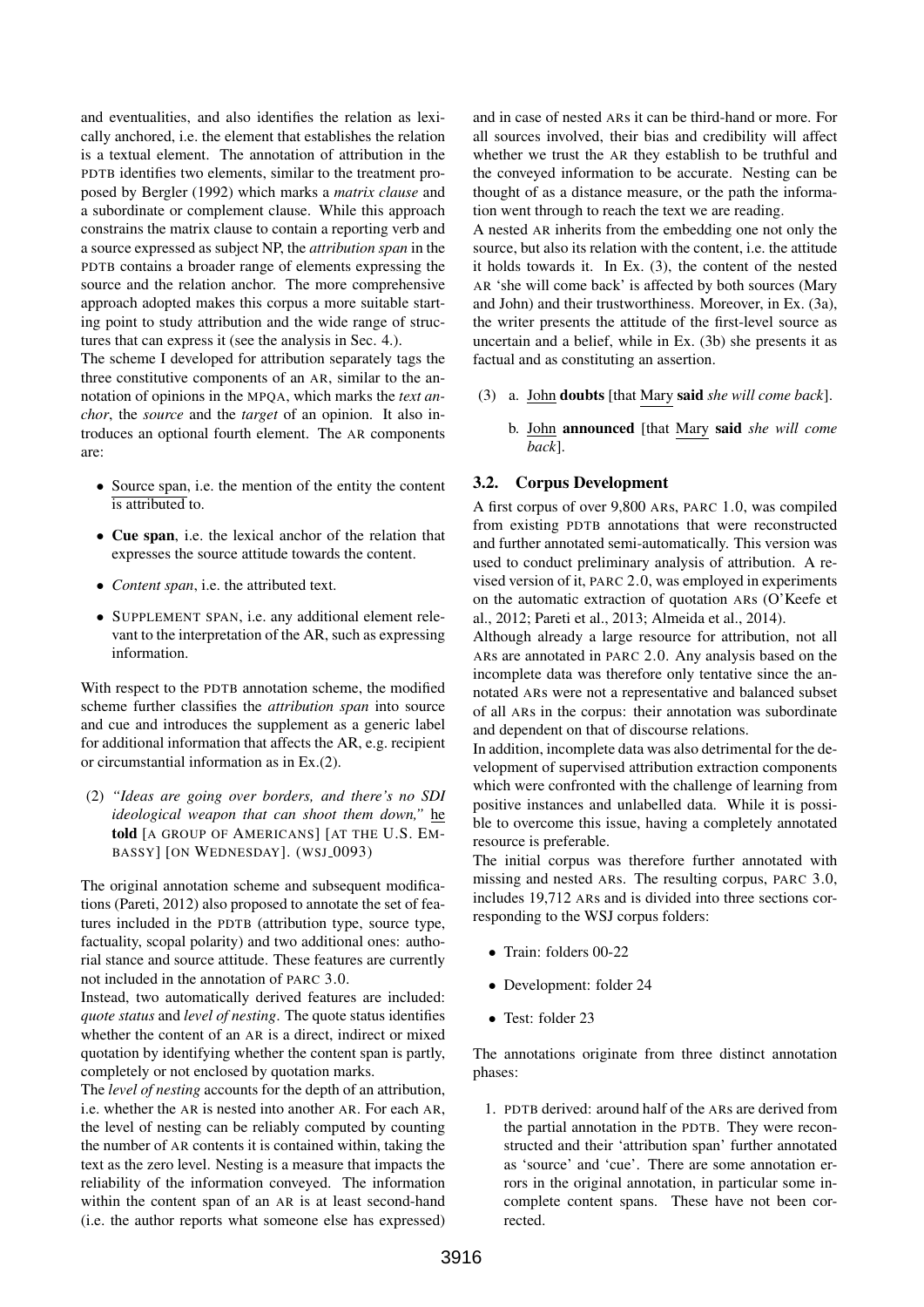- 2. New annotation: annotation of all missing first-level ARs
- 3. Nested annotation: annotation of nested ARs in the development and test sections and folders 0-11 of the training section.

New annotations of first-level and nested ARs were added only to the  $1,833$  WSJ documents classified as news  $3$ . *News* is by far the largest genre in the WSJ corpus. PARC 3.0 annotation is in-line and encoded in XML.

## 3.3. Inter-Annotator Agreement

The new annotation was manually performed by three linguist annotators. Approximately 7% of PARC 3.0 news texts were double-annotated, which allowed to compute reliable inter-annotator agreement scores for the identification of ARs and for the selection of the spans corresponding to source, cue, content and supplement. Since the annotators were annotating different text spans, the agreement was calculated using the *agr* metric proposed in Wiebe et al. (2005). This computes the proportion of commonly annotated relations with respect to the overall relations identified by annotator *a* and annotator *b* respectively.

For the identification of an AR, the *agr* for each annotators pair varies from .74 to .82, while the overall *agr* is .79.

For the commonly identified ARs it is possible to compute the *agr* for the annotation of the spans corresponding to *source*, *cue*, *content* and *supplement*. Overlap results are calculated by taking the mean of the *agr* scores for each individual span.

Agreement results for the annotation of the spans corresponding to *source*, *cue*, *content* and *supplement* are reported in Table 2 and show that cues are almost always commonly identified with exact boundaries and source and content spans also have very high *agr*: .91 and .94 respectively.

Since for a large proportion of ARs no supplement was identified, the *agr* for the supplement span was calculated by taking into account only the ARs for which a supplement was identified. The score of .46 *agr* is rather low. However, the annotation of the supplement was included as exploratory of the kind of elements that would also be relevant for an AR and left underspecified in order to learn from the annotation instead of forcing it into a predefined direction.

| Annotators | Cue  | Source | Content | Supp |
|------------|------|--------|---------|------|
| AB         | 1.00 | 0.90   | 0.95    | 0.67 |
| BC.        | 1.00 | 0.94   | 0.94    | 0.50 |
| AC         | 0.99 | 0.88   | 0.95    | 0.30 |
| Overall    | 1.00 | 0.91   | 0.94    | 0.46 |

Table 2: PARC 3.0 span selection overlap *agr* metrics for each pair of annotators and averaged to calculate the overall agreement.

The inter-annotator agreement was also calculated, on a small set of texts, for the task of annotating nested ARs. The overall *agr* for this task was .70.

# 4. Attribution Analysis

| Element     | Occ. | $\%$          | Examples              |
|-------------|------|---------------|-----------------------|
| <b>NE</b>   | 7894 | 40.0          | Mr. Greenspan         |
| noun        | 6053 | 30.7          | an official, analysts |
| pronoun     | 3800 | 19.3          | they, his, I          |
| implicit    | 1510 | 7.7           | <b>NONE</b>           |
| wh. pronoun | 250  | 1.3           | who, which, that      |
| determiner  | 173  | $0.5^{\circ}$ | some, many at Lloyd's |
| numeral     | 32   | 0.2           | the two, one in ten   |

Table 3: Type of AR sources in PARC 3.0 (occurrence (Occ.) and percentage  $(\%)$ ).

The analysis reported in this section presents some of the key findings and the statistics computed on the whole PARC 3.0 corpus. These include PDTB derived ARs as well as the new first-level annotations and the nested ARs.

#### 4.1. Source Span

The source is explicitly expressed in 92% of ARs. The remaining are cases where a passive structure, an adverbial cue (e.g. 'reportedly') or ellipsis of the subject in a coordinate or subordinate clause conceal the source. The vast majority of source spans consist of noun phrases, and over 83% of AR sources are noun phrases in subject position.

Concerning the common assumptions that sources correspond to named entities (NEs), the corpus shows that proper nouns are only a relative majority of sources (40%) as reported in Table 3, while a considerable number of sources are expressed by common nouns (30.7%), only in part referring to an NE. In particular, plural common nouns (e.g. 'lawyers', 'officials', 'people', 'nerds', 'libertarians' and 'enthusiasts') usually refer to categories of people and hardly ever to NEs. Another common type of sources is represented by pronouns (personal (19.3%) but also relative or who (1.3%), indefinite and demonstrative (0.9%) and pronominal cardinal numbers (0.2%), some of which will refer to NEs, while others not. In addition, 7.7% of ARs have an implicit source. Implicit sources are not only associated with passive attributional structures, but also impersonal constructions with the cue verb in the infinitive (Ex. (4)) or gerund form.

(4) Just to say *the distribution system is wrong* doesn't mean anything, [...]  $(wsi_0 0082)$ 

## 4.2. Cue Span

The cue is usually expressed by a verb, but nouns, prepositions or prepositional groups, possessives and adjectives and also adverbials can also have this function. The adopted approach assumes that for each AR there is one and only one cue. Therefore there has to be a textual element expressing the relation for the relation to exist and if two cues connect a source-content pair, they establish two ARs. This is the

<sup>&</sup>lt;sup>3</sup>A list of WSJ documents per genre: http: //www.let.rug.nl/˜bplank/metadata/genre\_ files\_updated.html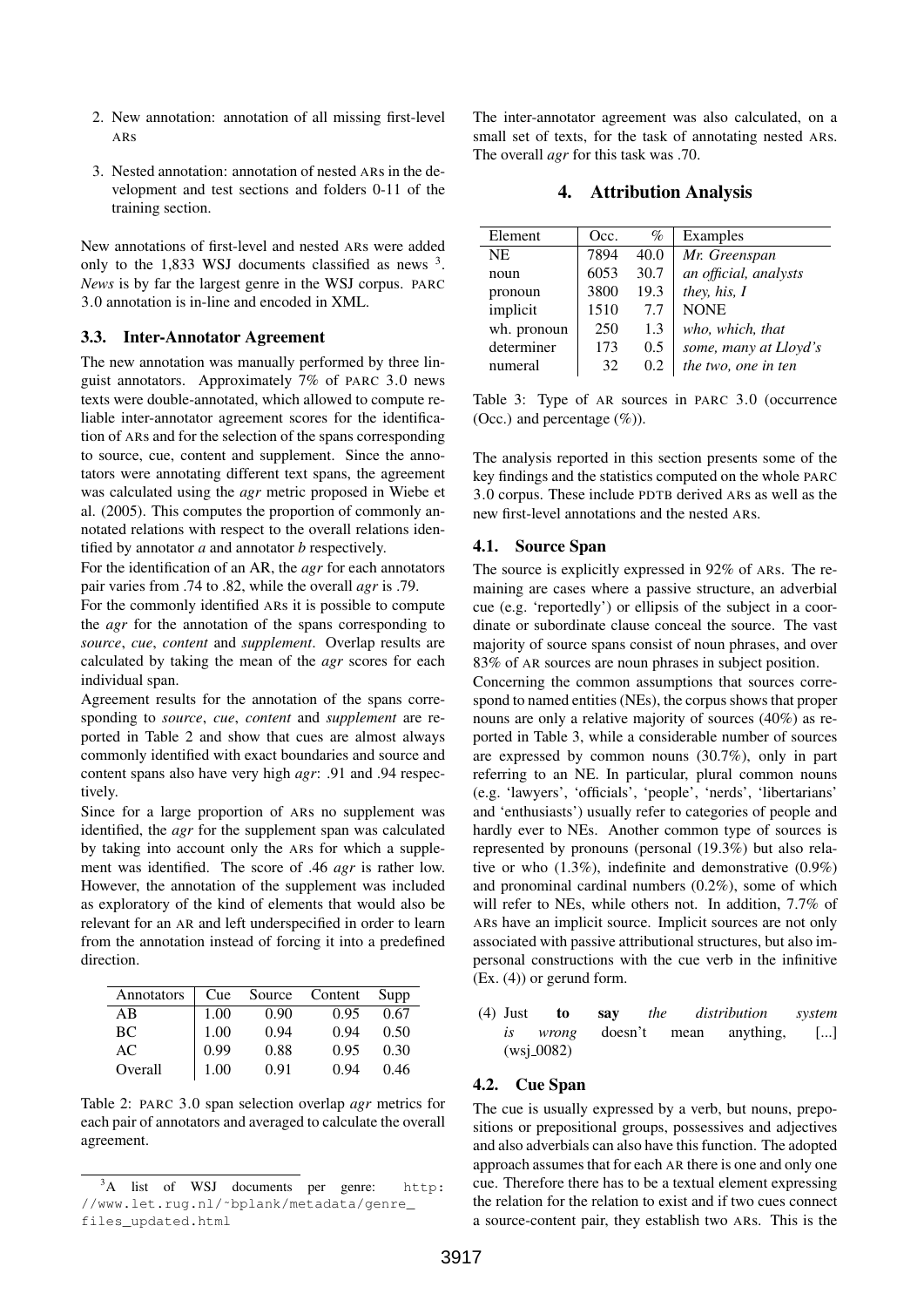case in Ex. (5), where there are two ARs: a fact (A know B) and a belief (A believe B).

(5) Analysts know and believe *that the market is at a turning point*.

PARC 3.0 contains 527 attributional verb types (reporting, manner and other verbs), 40% of which occur a single time as an AR cue, thus relying on a pre-compiled list of verbs for attribution extraction, which is a common approach in the literature, is not a satisfactory solution. Moreover, while cues are mostly verbs, in 8% of ARs the cue is not a verb, thus focussing on verbs only would miss those relations (see Table 4).

| Element     | Occ. | $\%$ | Examples                     |
|-------------|------|------|------------------------------|
| verb        | 18k  | 92   | say, want, shrug             |
| noun        | 765  | 3.9  | announcement, idea           |
| prep. group | 392  | 2.0  | according to, in the eyes of |
| adjective   | 244  | 1.2. | is sure/skittish/aware       |
| preposition | 81   | 0.4  | under, for, by, in, to       |
| punctuation | 50   | 0.3  | colon, quotation mark        |
| adverbial   | 34   | 0.2  | admittedly, reportedly       |
|             |      |      |                              |

Table 4: Type of attributional cue in PARC 3.0 (occurrence (Occ.) and percentage  $(\%)$ ).

Lexical cues can occur alongside punctuation clues, such as quotation marks and colon. In those cases, as in Ex. (6), where punctuation clues are the only cues in the text, they take the role of AR cue.

(6) KIM: *I got home, let the dogs into the house and noticed some sounds above my head, as if someone were walking on the roof, or upstairs.* [...] (wsj<sub>-1778)</sub>

## 4.3. Content Span

While ARs are mostly identified at the intra-sentential level, the relation can cross sentence boundaries. The data contains 1,727 ARs spanning 2 to 27 sentences. Moreover, around 12% of AR contents are discontinuous. This is usually the case when the attribution span expressing the source and cue is in a parenthetical construction or when the content span continues in a contiguous sentence without any further clues being required as in Ex. (7).

(7) *"The Caterpillar people aren't too happy when they see their equipment used like that,"* shrugs Mr. George. *"They figure it's not a very good advert."*  $\overline{\text{(wsj-1121)}}$ 

Unlike the source, the content element cannot be implicit. However, it can be expressed by an anaphoric pronoun (e.g. the cataphoric content in Ex. (8)). In other cases, the content is not present but simply alluded (e.g. *He said the truth/ two words/ what he had to say*). Those apparent ARs are not annotated since the text span corresponding to the content is not present, not even anaphorically.

(8) Although Paribas denies *it*, analysts say the new bid in part simply reflects the continuing rivalry between France's two largest investment banking groups.  $(wsj_1319)$ 

Contents can be expressed by virtually any syntactic structure, however most content spans correspond to a clausal element. Also relatively frequent, around 8% of the cases, is the content corresponding to one or more noun phrases (NP) as in Ex. (9).

(9) Even if the government does see *various "unmet needs,"* national service is not the way to meet them.  $(wsi_2 2407)$ 

## 4.4. Nested ARs

Nested ARs are almost absent from the literature and their extraction has yet to be addressed, nonetheless, they are rather frequent, particularly in news. In PARC 3.0, there are 2,689 nested ARs. In order to correctly quantify their incidence, we have to consider only those texts that were annotated with nested ARs. In these texts, the percentage of nested ARs is over 20% as Table 5 reports. This translates to almost 1 in 4 first-level ARs carrying a nested AR within their content span. Nested ARs are very rarely direct, are mostly not assertions and have a larger proportion of pronominal and implicit sources.

| Level of Nesting | <b>PARC</b> 3.0 | Nested Sec. |
|------------------|-----------------|-------------|
| 1st              | 17016 (86.4)    | 9747 (79.7) |
| 2nd              | 2526 (12.8)     | 2321 (19.0) |
| 3rd              | 163(0.8)        | 161(1.3)    |

Table 5: Level of Nesting distribution in PARC 3.0. Occurrence (and percentage) of first-level and nested (2nd and 3rd level) ARs. Results are given for the complete PARC 3.0 and relative to the texts that were specifically annotated with nested ARs (i.e. news texts in folders 0-11, 23 and 24 in the corpus).

#### 4.5. Quote Status

Direct, indirect and mixed ARs present various characteristics and complexity. While the content span of a direct AR is easily identified, that of a mixed AR has less clear boundaries and that of an indirect AR cannot be identified based on punctuation clues. Hence, the quote status of an attribution affects the complexity of the annotation and the success of an AR extraction system.

While the main focus of attribution extraction studies is on direct ARs, the quote status distribution in PARC 3.0, presented in Table 6, downsizes their relevance. Direct ARs account for just over 14% of all ARs, the same portion also corresponds to mixed, while 72% are indirect ARs. There is also a significant difference in distribution between nested and non-nested ARs. For nested ARs, the percentage of direct ones drops to just 1.7% and that of mixed to 10.6%.

| O-Status | Non-nested  | Nested      | A11         |
|----------|-------------|-------------|-------------|
| Direct   | 2771 (16.2) | 45(1.7)     | 2816 (14.3) |
| Indirect | 11.8k(69.3) | 2361 (87.6) | 14.1k(72.0) |
| Mixed    | 2464 (14.4) | 286(10.6)   | 2750 (14.0) |

Table 6: Quote Status distribution in PARC 3.0. Occurrence (and percentage) of direct, indirect and mixed ARs.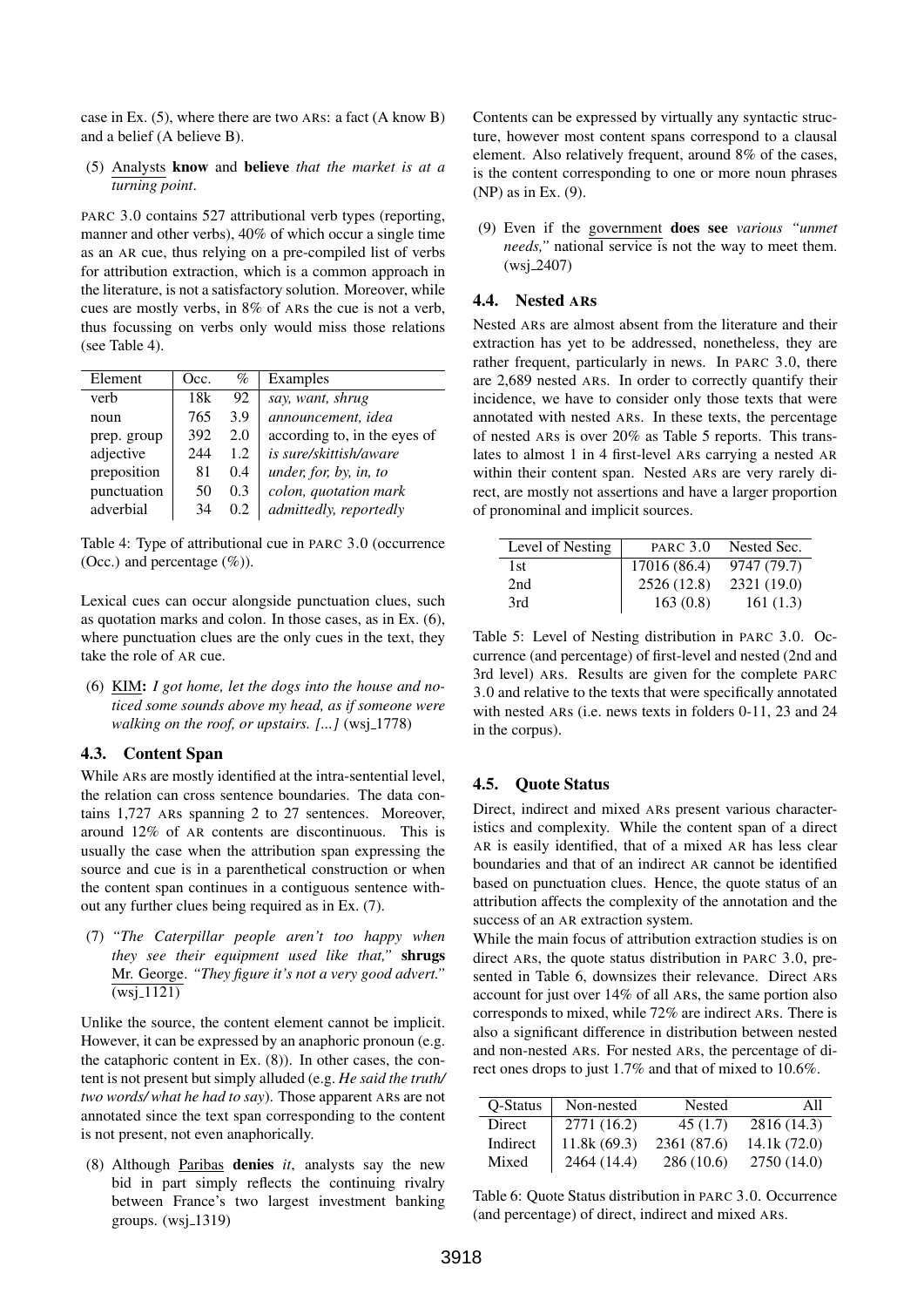Nested ARs are in fact mostly indirect, since direct reporting presupposes a verbatim of the original utterance, which becomes less likely, and credible, for nested ARs.

# 5. Applications

PARC 2.0, was employed in experiments on the automatic extraction of quotation. O'Keefe et al. (2012) and Almeida et al. (2014) used the corpus to develop supervised models of speaker attribution of direct quotations. The attribution as well as the extraction of all type of quotations, i.e. direct, indirect and mixed, was addressed in Pareti et al. (2013).

I further extended and developed these models to extract not only contents and sources of quotations, but complete ARs in Pareti (2015). The resulting system is a pipeline of different components that automatically extracts complete ARs, by identifying and linking source, cue and content of each AR.

The pipeline model is able to identify ARs reasonably well when using gold data to feed the different components, reaching 85% *precision* and 79% *recall* over strict matches (i.e. source, cue, content spans exactly identified). These results show the potential of the system, however they are an optimistic measure, since gold data would not be normally available. When run on predicted data, strict *precision* and *recall* drop to 78% and 65% respectively.

The system, trained on PARC 3.0, can identify and link source, cue and content spans of an AR with significantly higher precision and recall than traditional syntactic and rule-based approaches. This allows us to take news texts and automatically identify different types of ARs in it, whether opinions, quotations or other types. We can not only connect the attributed text to its source, but also know the textual anchor of the relation. This is a relevant element since it characterizes the relation by determining its type, factuality and evidential value and by carrying the source attitude and the authorial stance.

# 6. Conclusion and Future Work

Since a major drawback of the preliminary PARC versions was the data being only partially annotated, a second round of annotation was conducted in order to create a complete resource. This led to PARC 3.0, a corpus of almost 20k ARs. PARC 3.0 represents a large resource which comprises a broad range of ARs (e.g. quotations, opinions, facts and beliefs; direct, indirect and mixed; nested). The corpus, which is available for research use<sup>4</sup>, lays the foundations for further studies on attribution extraction and can be used to develop supervised machine learning approaches.

Apart from enabling the development of extraction systems, PARC 3.0 has already allowed reaching a deeper understanding of the encoding of ARs in news. From the statistical analysis on the corpus and the results of the experiments on the extraction, we now know that:

• A significant proportion of ARs have no explicit source. While the quotation attribution literature starts from the assumption that all quotations have a source

and address the task as a speaker attribution task, this approach is not suitable for a relatively small number of ARs.

- The majority of ARs are not delimited by quotation marks, thus their identification cannot be taken for granted. Identifying content spans and their boundaries for indirect and mixed ARs actually constitutes the hardest challenge for AR extraction.
- ARs are a more complex phenomenon than it appeared from the literature. They are not simply a syntactic phenomenon. This is clear just by considering that around 8% of ARs are inter-sentential. Therefore merely syntactic approaches to the extraction of ARs lead to systems that are relatively precise on a subset of ARs, but have rather low recall.
- Although disregarded by the literature, nested ARs are a large proportion of attributions in news, where even more than 20% of ARs may be nested. Nesting is not just a recursive aspect of attribution, this subset of the relation presents its own peculiarities and less typical encoding with respect to first-level ARs, making it the hardest type of ARs to identify.
- Attribution has been studied in different linguistic areas, however, there is no exact overlap of attribution for with of them. Attribution cannot be easily reduced to a syntactic or discourse phenomenon. It does show strong interconnections with other levels of linguistic analysis and it has important implications for factuality and opinion studies, however, it remains a separate task.
- Some of the assumptions at the basis of several approaches in the literature are not confirmed by the data; in particular, the assumptions that content spans are clausal elements, sources are NEs and cues are verbs. While these are frequent cases, the corpus shows that a relevant proportion of ARs does not fit these constraints.

While the current encoding of attribution is rather comprehensive, some additions would be desirable. In particular, it would be useful for the annotation to also encode the entity the source refers to. This would enable supporting entity resolution for the source, which is a crucial step for opinion and quotation attribution studies. For opinion studies it would be relevant to also annotate the target of the opinion attribution. Currently, this element is either included in the content span or marked as supplement, depending on how it is expressed. Another future addition should include the proposed features. Since different areas of study address different types of ARs, the *attribution type* would be a relevant aspect to add since it would allow to just select e.g. assertions or opinions. Moreover, it would be useful for factuality studies since the attribution type expresses the source's commitment towards the truth of the content and thus has implications on its factuality.

<sup>&</sup>lt;sup>4</sup>There are plans to release PARC 3.0 through the LDC. At present, it can be obtained by contacting directly the author of this paper.